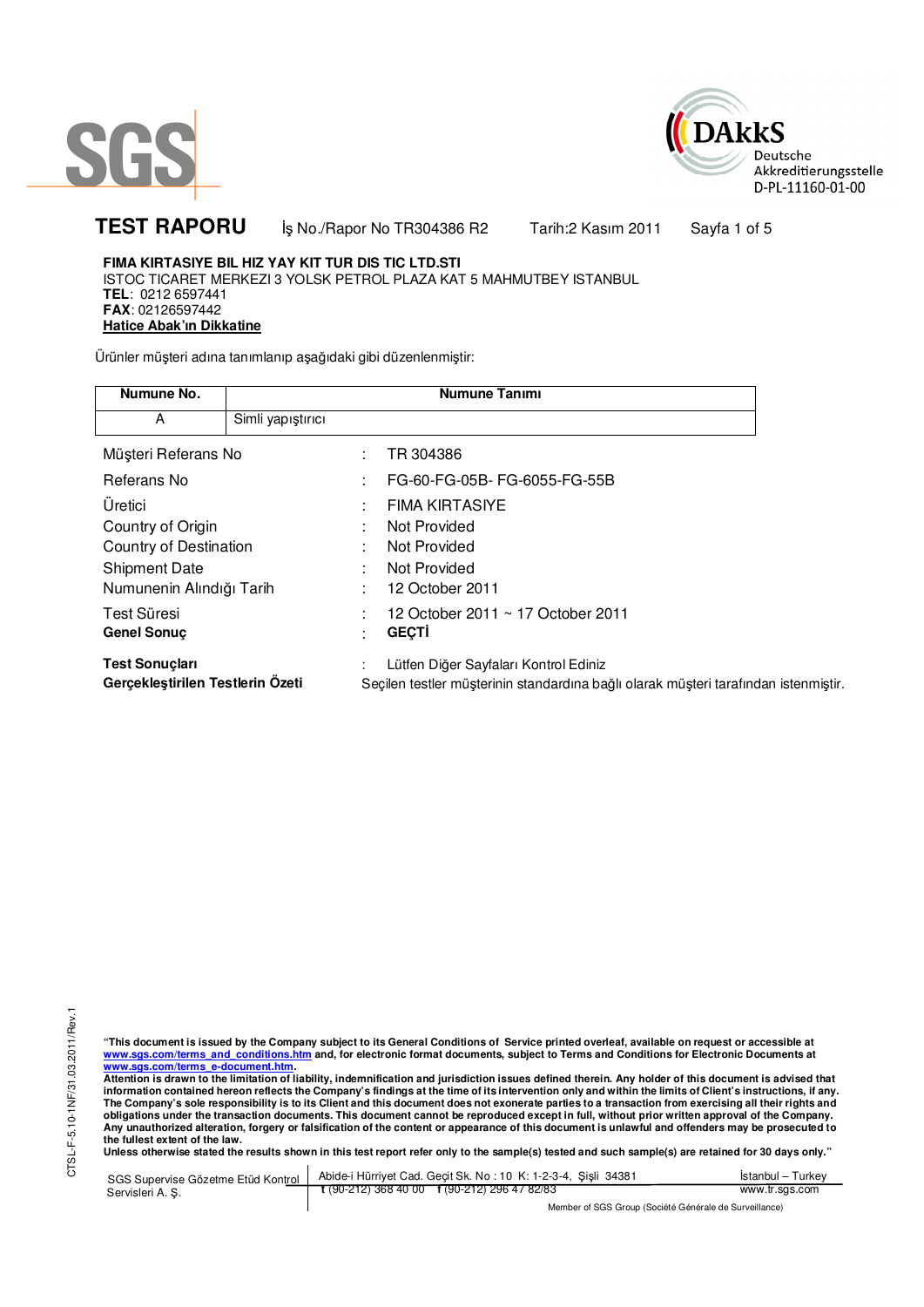



**TEST RAPORU** İş No./Rapor No TR304386 R2 Tarih:2 Kasım 2011 Sayfa 2 of 5

| Test Parametreleri                   | Sonuc |
|--------------------------------------|-------|
| <b>Kimyasal Testler</b>              | 3+2+  |
| <b>Migration of Certain Elements</b> |       |

| Remarks |  | $G = M\ddot{\omega}$ şteri standardına uygun                                                              |
|---------|--|-----------------------------------------------------------------------------------------------------------|
|         |  | $K = M\ddot{\mu}$ şteri standardına uygun değil                                                           |
|         |  | = Sınır değer belirtilmedi                                                                                |
| Notes:  |  | Conclusions on meet/fail are based on the test result from the actual sampling of the received sample(s). |

The test results relate to the tested items only.

Test reports without SGS seal and authorised signatures are invalid.

Reported results do not include uncertainties.

<sub>i</sub>ncertainty and the methal of the research on a standard uncertainty multiplied by a coverage factor k=2, providing a level of confidence of approximately 95%. The uncertainty evaluation has been carried out in accordance with UKAS and DAkkS requirements.

In this Test Report tests marked (1) are included in the UKAS Accreditation Scope, marked (2) are included in the DAkkS Accreditation Scope of this Laboratory. Opinions and interpretations expressed herein are outside the scope of UKAS or DAkkS Accreditation.

**NOTE: IN THIS REVĐSED-1 REPORT, MODEL/STYLE NO. (FG-60-FG-05B- FG-6055-FG-55B ) WERE ADDED BY THE REQUEST OF THE APPLICANT.** 

**THIS REPORT SUPERSEDES OUR REPORT NO: 304386 R1 DATED 1.11.2011**

Issued in Istanbul Signed for and on behalf of SGS Supervise Gözetme Etüd Kontrol Servisleri A.Ş.

| Evrim Erdem                          | Ayşe Çimen                |  |
|--------------------------------------|---------------------------|--|
| <b>Customer Services Team Leader</b> | Customer Services Manager |  |
|                                      |                           |  |

 $\overline{a}$ 

"This document is issued by the Company subject to its General Conditions of Service printed overleaf, available on request or accessible at<br>www.sgs.com/terms\_and\_conditions.htm\_and, for electronic format documents, subjec

<mark>www.sgs.com/terms\_e-document.htm.</mark><br>Attention is drawn to the limitation of liability, indemnification and jurisdiction issues defined therein. Any holder of this document is advised that information contained hereon reflects the Company's findings at the time of its intervention only and within the limits of Client's instructions, if any.<br>The Company's sole responsibility is to its Client and this document **obligations under the transaction documents. This document cannot be reproduced except in full, without prior written approval of the Company. Any unauthorized alteration, forgery or falsification of the content or appearance of this document is unlawful and offenders may be prosecuted to the fullest extent of the law.** 

**Unless otherwise stated the results shown in this test report refer only to the sample(s) tested and such sample(s) are retained for 30 days only."** 

|                  | SGS Supervise Gözetme Etüd Kontrol   Abide-i Hürriyet Cad. Geçit Sk. No: 10 K: 1-2-3-4, Şişli 34381 | İstanbul – Turkev |
|------------------|-----------------------------------------------------------------------------------------------------|-------------------|
| Servisleri A. S. | $\frac{1}{2}$ (90-212) 368 40 00 f (90-212) 296 47 82/83                                            | www.tr.sgs.com    |
|                  |                                                                                                     |                   |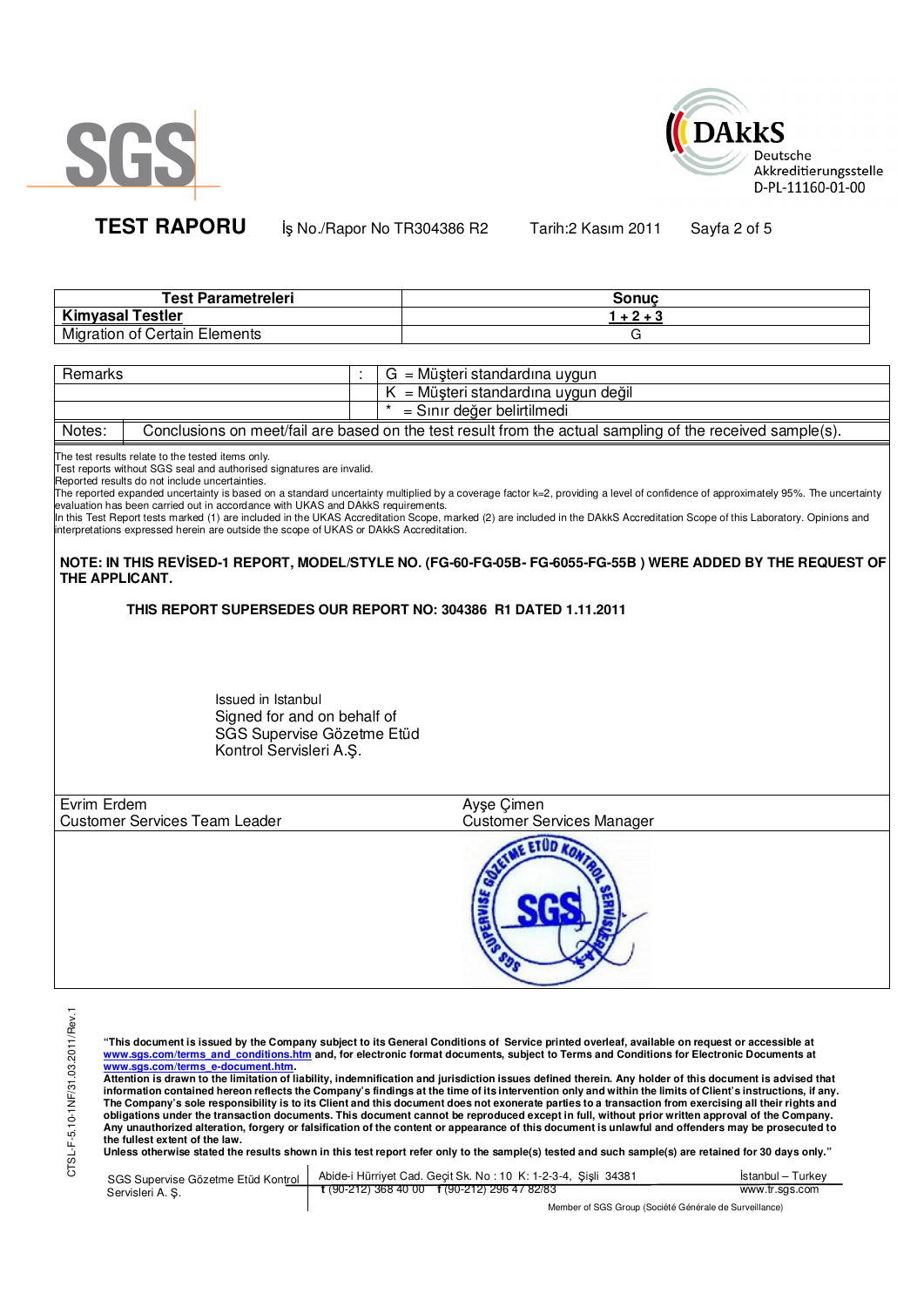



TEST RAPORU **by No./Rapor No TR304386 R2 Tarih:2 Kasım 2011** Sayfa 3 of 5

## **Component List / List of Materials for Chemical Test**

| Sample No. | <b>Sample Description</b> | <b>Sample Colour</b> | <b>Material No.</b> | <b>Component</b> | Material | Colour |
|------------|---------------------------|----------------------|---------------------|------------------|----------|--------|
|            |                           |                      |                     | Adhesive with    |          |        |
|            | Adhesive with glitter     | Red                  |                     | alitter          | Adhesive | Red    |
|            |                           |                      |                     | Adhesive with    |          |        |
|            | Adhesive with glitter     | Green                | ົ                   | alitter          | Adhesive | Green  |
|            |                           |                      |                     | Adhesive with    |          |        |
|            | Adhesive with glitter     | Grev                 | 3                   | glitter          | Adhesive | Grey   |

"This document is issued by the Company subject to its General Conditions of Service printed overleaf, available on request or accessible at<br>www.sgs.com/terms\_and\_conditions.htm\_and, for electronic format documents, subjec <mark>www.sgs.com/terms\_e-document.htm.</mark><br>Attention is drawn to the limitation of liability, indemnification and jurisdiction issues defined therein. Any holder of this document is advised that

information contained hereon reflects the Company's findings at the time of its intervention only and within the limits of Client's instructions, if any.<br>The Company's sole responsibility is to its Client and this document obligations under the transaction documents. This document cannot be reproduced except in full, without prior written approval of the Company.<br>Any unauthorized alteration, forgery or falsification of the content or appeara

**Unless otherwise stated the results shown in this test report refer only to the sample(s) tested and such sample(s) are retained for 30 days only."** 

SGS Supervise Gözetme Etüd Kontrol Servisleri A. Ş. Abide-i Hürriyet Cad. Geçit Sk. No : 10 K: 1-2-3-4, Şişli 34381 **t** (90-212) 368 40 00 **f** (90-212) 296 47 82/83 İstanbul – Turkey www.tr.sgs.com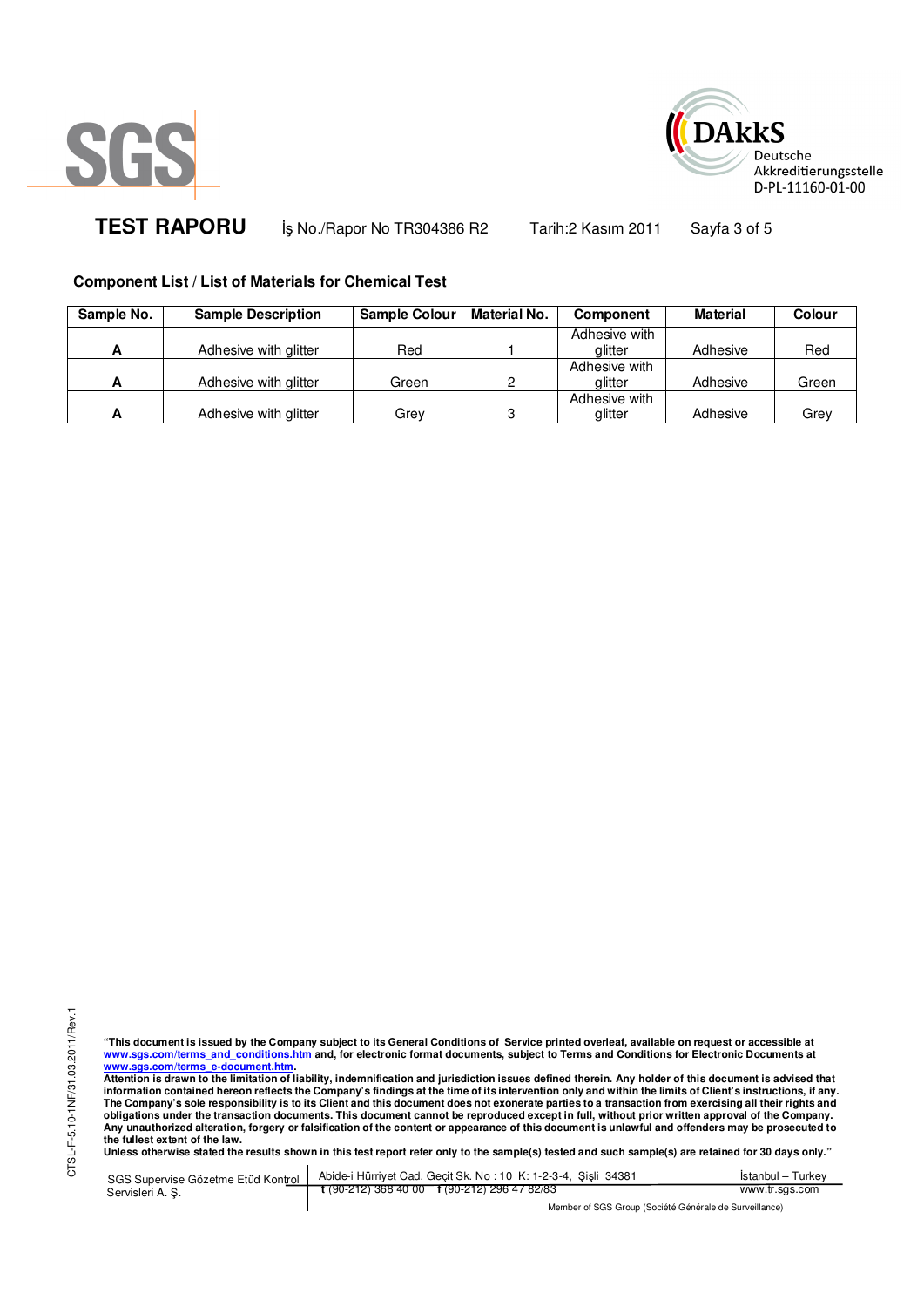



**TEST RAPORU iş No./Rapor No TR304386 R2** Tarih:2 Kasım 2011 Sayfa 4 of 5

**Detail Test Result:** 

| <b>Migration of Certain Elements<sup>2</sup></b> |                                                                           |                                                                                                 |
|--------------------------------------------------|---------------------------------------------------------------------------|-------------------------------------------------------------------------------------------------|
| Test Method:                                     | WITH REFERENCE TO BS EN 71-3:1995 BS 5665-3:1995 - ANALYSED BY ICP-OES/MS |                                                                                                 |
| Component                                        |                                                                           | $1 + 2 + 3$                                                                                     |
| Antimony (Sb)                                    |                                                                           | n.d.                                                                                            |
| Arsenic (As)                                     |                                                                           | n.d.                                                                                            |
| Cadmium (Cd)                                     |                                                                           | n.d.                                                                                            |
| Chromium (Cr)                                    |                                                                           | n.d.                                                                                            |
| Lead (Pb)                                        |                                                                           | n.d.                                                                                            |
| Mercury (Hg)                                     |                                                                           | n.d.                                                                                            |
| Barium (Ba)                                      |                                                                           | n.d.                                                                                            |
| Selenium (Se)                                    |                                                                           | n.d.                                                                                            |
| Sonuç                                            |                                                                           | Geçti                                                                                           |
| $Note(s)$ :                                      |                                                                           |                                                                                                 |
|                                                  |                                                                           |                                                                                                 |
| $n.d. =$                                         | not detected                                                              |                                                                                                 |
| $\star$<br>$=$                                   | exceed the limit                                                          |                                                                                                 |
| $\leq$ =                                         | less than                                                                 |                                                                                                 |
| Detection Limit =                                | $10$ mg/kg                                                                | Sb: 5 mg/kg, As: 5 mg/kg, Ba: 10 mg/kg, Cd: 5 mg/kg, Cr: 5 mg/kg, Pb: 5 mg/kg, Hg: 6 mg/kg, Se: |
| Requirement by the client=                       | Arsenic (As)                                                              | 25 mg/kg                                                                                        |
|                                                  | Cadmium (Cd)                                                              | 75 mg/kg                                                                                        |
|                                                  | Antimony (Sb)                                                             | 60 mg/kg                                                                                        |
|                                                  | Mercury (Hg)                                                              | 60 mg/kg                                                                                        |
|                                                  | Barium(Ba)                                                                | 1000 mg/kg                                                                                      |
|                                                  | Selenium (Se)                                                             | 500 mg/kg                                                                                       |
|                                                  | Lead(Pb)                                                                  | 90 mg/kg                                                                                        |
|                                                  | Chromium(Cr)                                                              | 60 mg/kg                                                                                        |
|                                                  |                                                                           |                                                                                                 |

"This document is issued by the Company subject to its General Conditions of Service printed overleaf, available on request or accessible at<br>www.sgs.com/terms\_and\_conditions.htm\_and, for electronic format documents, subjec

www.sgs.com/terms\_e-document.htm.<br>Attention is drawn to the limitation of liability, indemnification and jurisdiction issues defined therein. Any holder of this document is advised that<br>information contained hereon reflect obligations under the transaction documents. This document cannot be reproduced except in full, without prior written approval of the Company.<br>Any unauthorized alteration, forgery or falsification of the content or appeara

**Unless otherwise stated the results shown in this test report refer only to the sample(s) tested and such sample(s) are retained for 30 days only."** 

| SGS Supervise Gözetme Etüd Kontrol | Abide-i Hürriyet Cad. Gecit Sk. No: 10 K: 1-2-3-4, Sisli 34381 | Istanbul – Turkev                                      |  |  |
|------------------------------------|----------------------------------------------------------------|--------------------------------------------------------|--|--|
| Servisleri A. S.                   | $\frac{1}{2}$ (90-212) 368 40 00 f (90-212) 296 47 82/83       | www.tr.sgs.com                                         |  |  |
|                                    |                                                                | Member of SGS Group (Société Générale de Surveillance) |  |  |